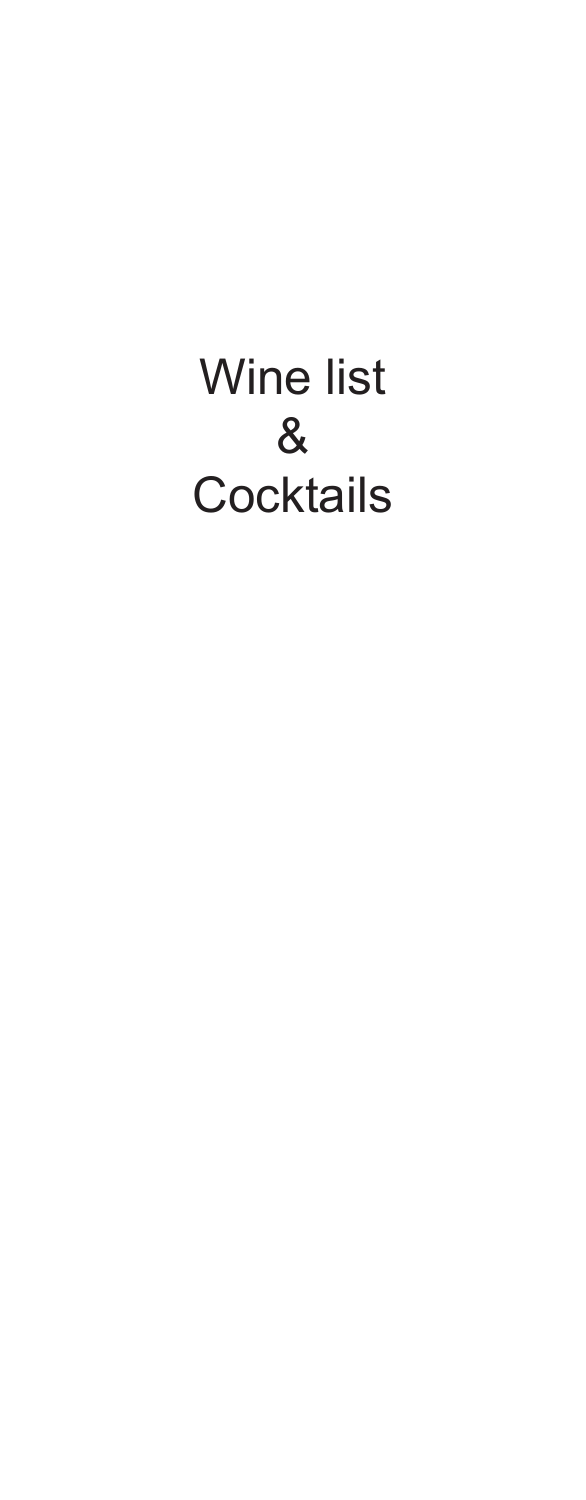## **COCKTAILS by John Samaras**

#### **Mojito**

White Rum, fresh lime, mint, sugar, soda - In various fruits flavors

## **Caipirinha**

Cachaça, fresh lime, sugar - In various fruit flavors

#### **Caipiroska**

Vodka, lime juice, brown sugar - In various fruit flavors

#### **Dry Martini**

Martini dry, Gin - In various fruit flavors

#### **Frozen Daiquiri**

Rum, fresh lime, sugar - In various fruit flavors

#### **Frozen Margarita**

Tequila, Cointreau, fresh lime - In various fruit flavors

#### **Mai Tai**

Black rum, orange liquer, almond syrup, lime, sugar, grapefruit bitters

#### **Elderflower Spritz**

Aperol, St. Germain Elderflower liquer, limoncello, grapefruit, Prosseco **Passion**

## Vodka, passion fruit, lime and grand orange

#### **Happy Cooler**

Vodka citron, aperol, mango puree, passion fruit puree, grapefruit juice, lemon sorbet.

#### **Zombie**

Blendfresh, lime juice, Monin passion syrup, pineapple puree andangostura bitter.

**H2O Melon** Vodka, watermelon, lime and mint

**Lemon Crispy** Dry Gin, apple puree, ginger syrup, fresh lime juice and cucumber

#### **Singapore Sling**

Gin, benedictive, cherry brandy, pineapple, triple sec, lemon juice, angostura bitters and rose lemonade.

#### **Big Bamboo**

Dark Rum, lime, orange and grapefruit, passion fruit and chili.

#### **Wasabi Lychee**

Vodka, wasabi, lychee puree, lime.

#### **Mastic Herb**

Mastic, pineapple juice, avana, ginger, rosemary syrup, lime, herbs

#### **Pineapple Rum**

Rum, blue curacao, fresh pineapple, passion puree, ginger, lime

#### **Αperol Spritz** Prosecco and Aperol

## **ΑΦΡΩΔΕΙΣ ΟΙΝΟΙ - ΣΑΜΠΑΝΙΕΣ SPARKLING WINES - CHAMPAGNES**

**Moscato D'asti Bersano** glass **Prosecco Borgo San Leo, Zonin** glass Italy, Prosecco **Laurent-Perrier Brut** glass **Moët & Chandon Brut** glass **Moscato D'asti Bersano** 750ml **Prosecco Borgo San Leo Zonin** 750ml Italy, Prosecco **Baccorosa Ζonin Rosé** 750ml Italy, Moscato-Brachetto **Laurent-Perrier Brut** 750ml **Moët & Chandon Brut** 750ml **Moët & Chandon Ice Imperial** 750ml **Moët & Chandon Brut Rosé** 750ml **Laurent-Perrier Cuvée Rosé Brut** 750ml **Moët & Chandon Ice Magnum** 1,5L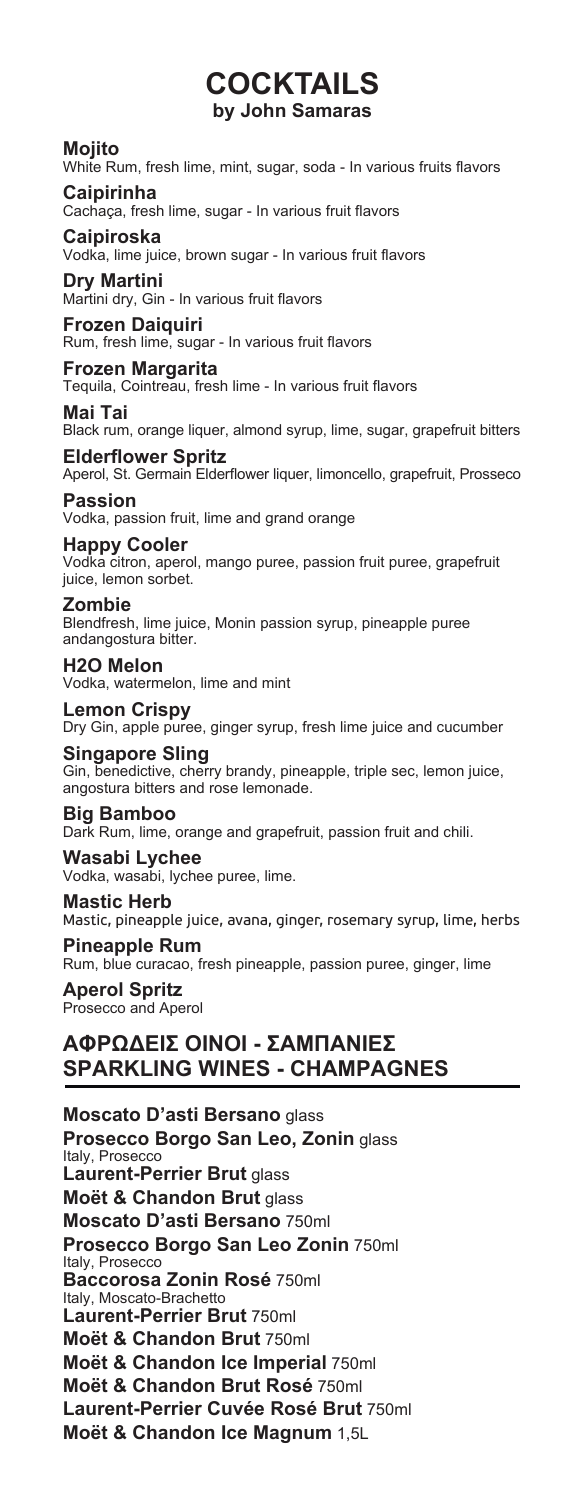## *AEYKOLOINOL/WHITE WINES*

## **HOUSE WINE 500ml**

**Λευκός Ξηρός Οίνος**  White Drv Wine **Σαββατιανό, Chardonnay** / Savatiano, Chardonnay

## **WHITE WINES 750ml**

#### **Tέχνη Αλυπίας Κτήμα Τέχνη Οίνου**  Techni Alypias Wine Art Estate **Sauvignon Blanc, Ασύρτικο** Sauvignon Blanc, Assyrtiko

**Έμμετρος Λόγος Τσάνταλη** Εmmetros Logos Tsantali

## **Sauvignon, Ασύρτικο, Μαλαγουζιά**

Sauvignon, Assyrtiko, Malagouzia

## **Ορεινός Ήλιος Σεμέλη**

Orinos ilios Semeli **Μοσχοφίλερο, Sauvignon Blanc** Moschofilero, Sauvignon Blanc

## **Κλήμα Τζουνάρα**

Klima Tzounara **Ασύρτικο, Roditis** / Assyrtiko, Roditis

## **Μαντινεία Nασιάκος**

Mantinia Nassiakos **Μοσχοφίλερο** / Moschofilero

## **Σαμαρόπετρα Κυρ-Γιάννη**

Samaropetra Kir-Gianni **Ροδίτης, Sauvignon Blanc** Roditis, Sauvignon Blanc

## **Kτήμα Άλφα**

Ktima Alpha Sauvignon Blanc

## **Βιβλία Χώρα Τσακτσαρλής - Γεροβασιλείου**

Vivlia Chora Tsaktsarlis - Gerovassiliou **Sauvignon Blanc, Ασύρτικο** Sauvignon Blanc, Assyrtiko

## **Κτήμα Γεροβασιλείου**

Ktima Gerovassiliou **Ασύρτικο, Μαλαγουζιά** / Assyrtiko, Malagouzia

## **Ασύρτικο κτήμα Χατζημιχάλη**

Asyrtiko ktima Hatzimichali **Ασύρτικο** / Assyrtiko

**Chardonnay βαρέλι κτήμα Χατζημιχάλη** Chardonnay barrel ktima Hatzimichali **Chardonnay** 

#### **Ήδυσμα Δρυός**  Idysma Drios **Chardonnay**

**Κτήμα Άλφα Μαλαγουζιά, Vineyard**  Αlpha Estate Axia Malagouzia **Μαλαγουζιά** / Malagouzia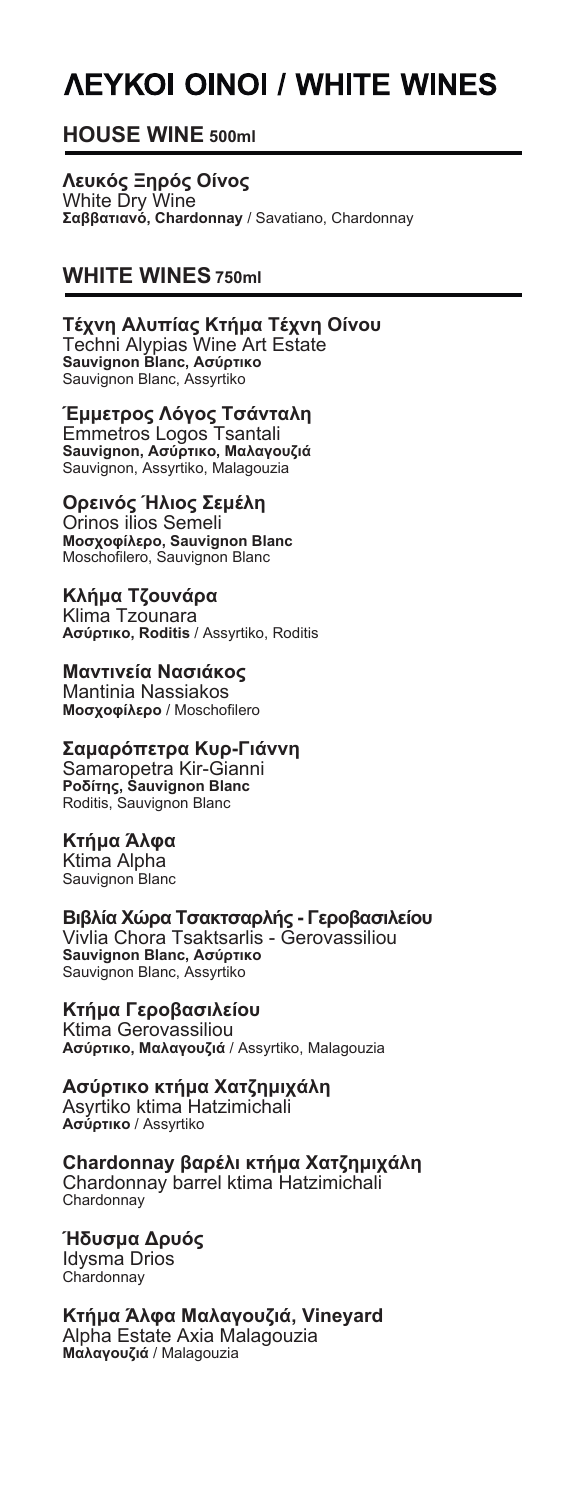## **Mονόλιθος, Μπαϊρακτάρης**

Monolithos, Bairaktaris **Μοσχάτο Αλεξανδρείας, Sauvignon Blanc, Chardonnay** Moschato Alexandrias, Sauvignon Blanc, Chardonnay

#### **Chardonnay Παπαϊωάννου**

Chardonnay Papaioannou **Chardonnay** 

## **Ȁanenas Maronia, Vineyards**

**Μοσχάτο Αλεξανδρείας, Chardonnay** Moschato Alexandrias, Chardonnay

#### **Σαντορίνη Ȁτήμα Σιγάλας**

Santorini ktima Sigalas **Ασύρτικο** / Assyrtiko

## **Mαλαγουζιά Δρυός κτήμα Χατζημιχάλη**

Malagouzia Drios ktima Hatzimichali **Mαλαγουζιά** / Malagouzia

#### **Βιβλία Χώρα Όβηλος**

Vivlia Chora Ovilos **Ασύρτικο, Semillon** / Assyrtiko, Semillon

## **Vina Esmeralda D.O. Penedes (ǿσπανία)**

Vina Esmeralda D.O. Penedes (Spain) Moscatel, Gewurztraminer

#### **Pinot Grigio Regions, Zonin**  Italy, Pinot Grigio

**Fortant de France (Γαλλία)** Fortant de France (France) **Chardonnay** 

## **Escapades Sauvignon Blanc (Ν. Αφρική)**

Escapades Sauvignon Blanc (South Africa) Sauvignon Blanc

## **MAGNUM WHITE WINES 1,5L**

#### **Ȁτήμα Άλφα**  Ktima Alpha Sauvignon Blanc

**Kτήμα Βιβλία Χώρα Όβηλος**  Κtima Vivlia Chora Ovilos **Ασύρτικο, Semillon** / Assyrtiko, Semillon

## **JEROBOAM MAGNUM WHITE WINES 3L**

**Kτήμα Βιβλία Χώρα Όβηλος**  Ktima Vivlia Chora Ovilos<br>Ασύρτικο, Semillon / Assyrtiko, Semillon **, Semillon** / Assyrtiko,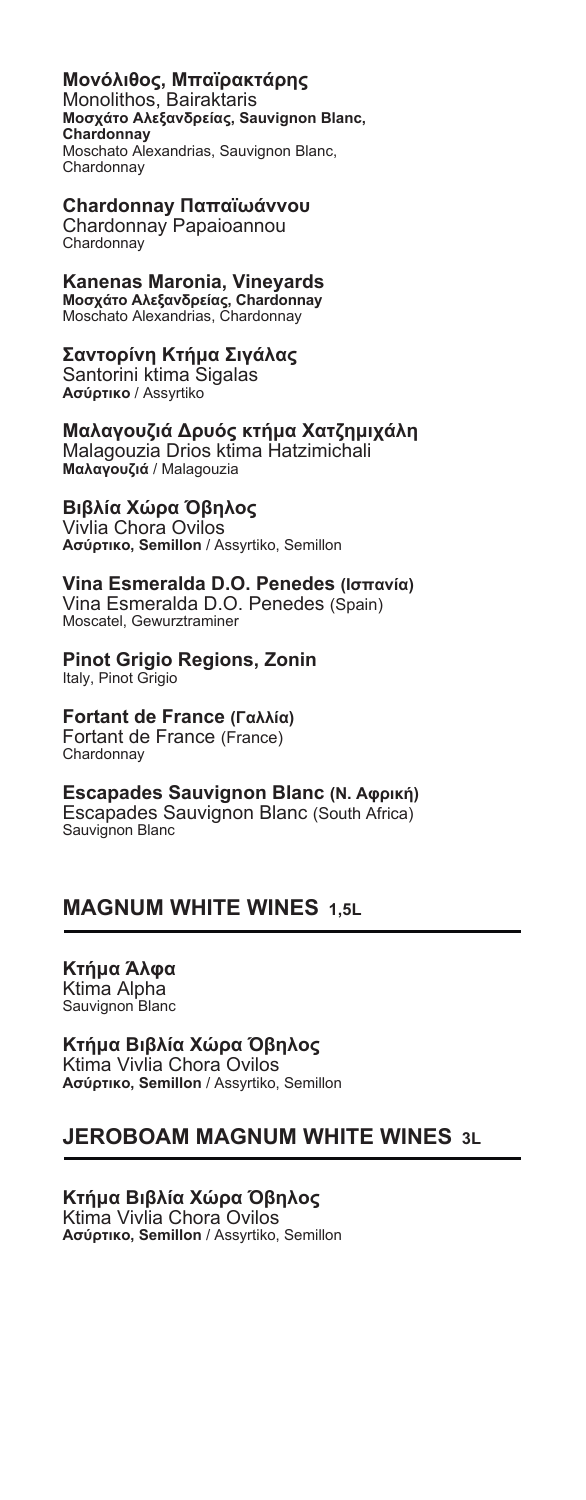## **POZE OINOI / ROSE WINES**

## **HOUSE WINE 500ml**

**Poζέ Οίνος** / Rose Wine **Αγιωργίτικο** / Agiorgitiko

## **ROSE WINES 750ml**

**Επιλογή Ζωής, Οίνωσις** Life Choice Demi Sec, Oinosis **Ημίξηρο** / Semi-dry

**Έμμετρος Λόγος Τσάνταλη** Εmmetros Logos Tsantali **Ξινόμαυρο, Syrah** / Xinomavro, Syrah

**Βιβλία Χώρα Τσακτσαρλής - Γεροβασιλείου**  Vivlia Chora Tsaktsarlis - Gerovasiliou Syrah

## **La Vie en Rose (Γαλλία)**

La Vie en Rose (France) Chateau Roubine, Cotes de Provence

**Miraval**  Vermentino (Rolle), Cinsault, Syrah

## **Whispering Angel (Γαλλία)**

Whispering Angel (France) Grenache, Rolle, Cinsault, Syrah

## **MAGNUM ROSE WINE 1,5L**

## **Whispering Angel (Γαλλία)**

Whispering Angel (France) Grenache, Rolle, Cinsault, Syrah

**Miraval** 

Vermentino (Rolle), Cinsault, Syrah

## **JEROBOAM MAGNUM ROSE WINE 3L**

**Whispering Angel (Γαλλία)** Whispering Angel (France) Grenache, Rolle, Cinsault, Syrah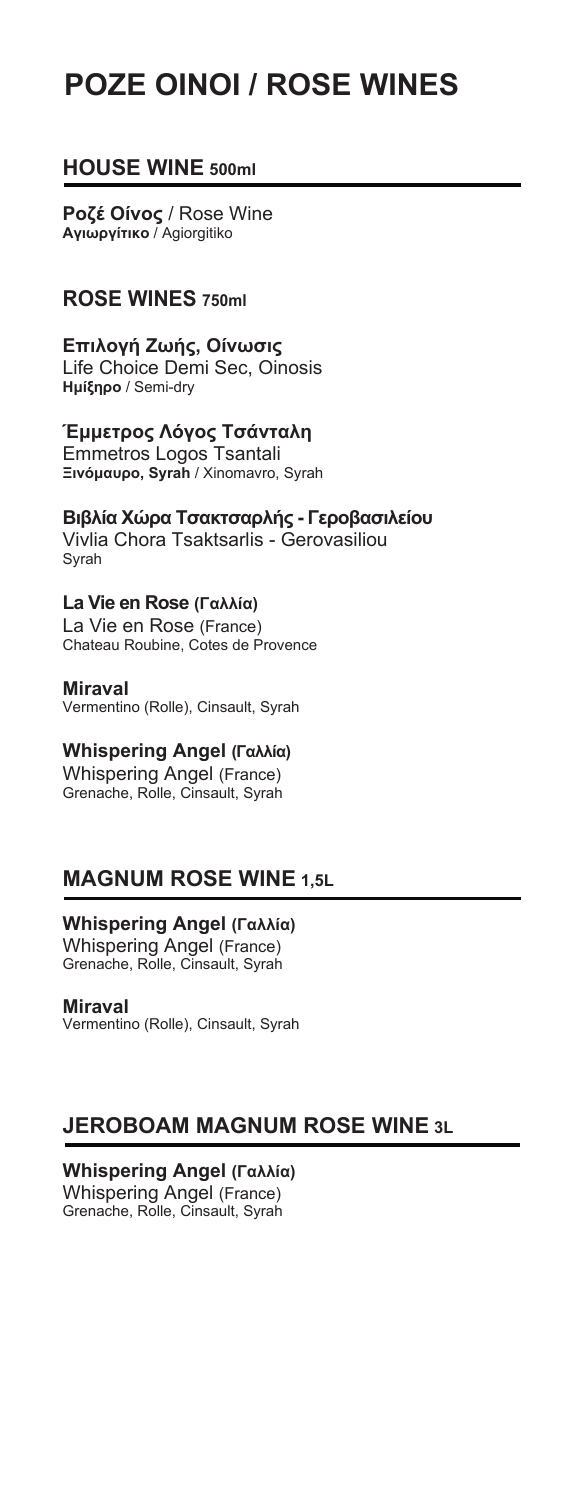## **EPYΘΡΟΙ ΟΙΝΟΙ / RED WINES**

## **RED WINES 750ml**

## **Ορεινός Ήλιος Σεμέλη**

Orinos ilios Semeli **Αγιωργίτικο** / Agiorgitiko

## **Refosco / Merlot Xατζημιχάλη**

Refosco / Merlot Xatzimichali Refosco, Merlot

## **Cabernet Sauvignon Xατζημιχάλη**

Cabernet Sauvignon Xatzimichali Cabernet Sauvignon

## **Kανένας Τσάνταλη**

Kanenas Tsantali **Syrah, Μαυρούδι** / Syrah, Mavroudi

#### **Ȁτήμα Άλφα Ερυθρός**

Alpha Estate Red **Syrah 60%, Ξινόμαυρο 20%, Merlot 20%** Syrah 60%, Xinomavro 20%, Merlot 20%

## **Montepulciano d'Abruzzo Regions, Zonin**

Italy, Montepulciano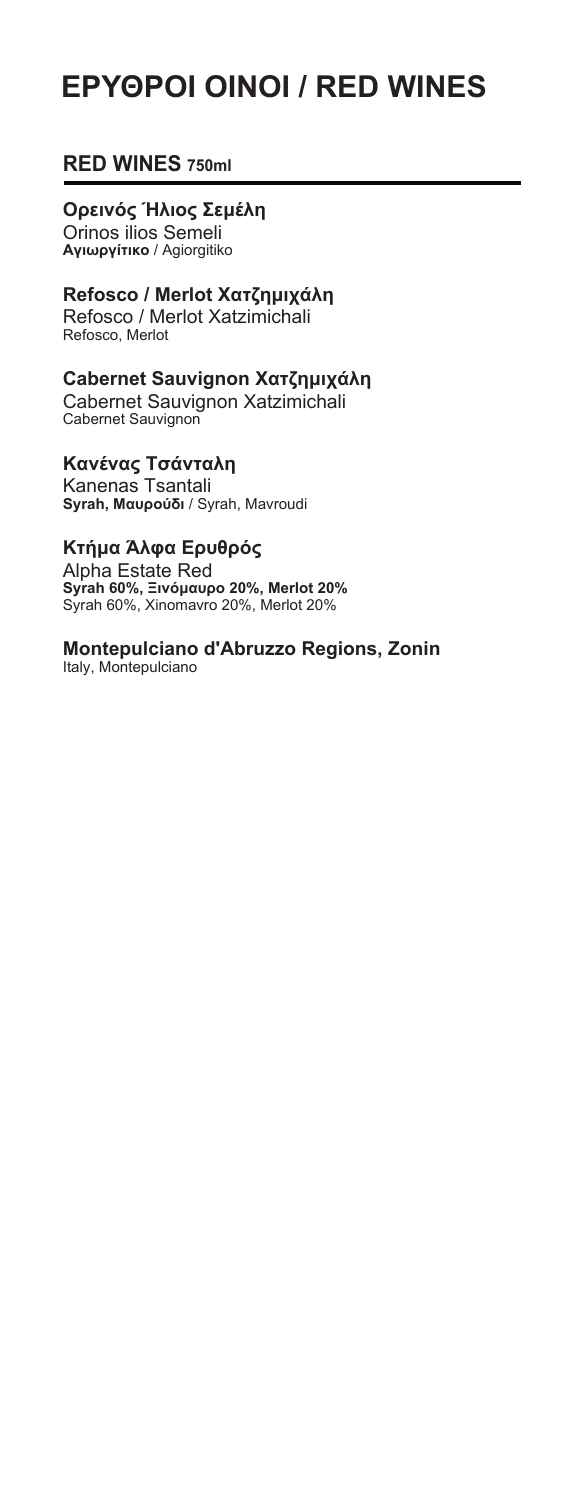## **ȁΕΥȀȅǿ ȅǿȃȅǿ / WHǿΤΕ WINES**

## **ȁευκός Ȅηρός ȅίνος**

White Dry Wine **Σαββατιανό, Chardonnay** / Savatiano, Chardonnay

**Έμμετρος ȁόγος Τσάνταλη** Εmmetros Logos Tsantali **Sauvignon, Ασύρτικο, Mαλαγουζιά** Sauvignon, Assyrtiko, Malagouzia

#### **Tέχνη Αλυπίας κτήμα Τέχνη ȅίνου**

Techni Alypias Wine Art Estate **Sauvignon Blanc, Ασύρτικο** Sauvignon Blanc, Asyrtiko

**Mαλαγουζιά Δρυός κτήμα Χατζημιχάλη** Malagouzia Drios ktima Hatzimichali **Mαλαγουζιά** / Malagouzia

#### **Mονόλιθος, Ȃπαϊρακτάρης**

Monolithos, Bairaktaris **Ȃοσχάτο Αλεξανδρείας, Sauvignon Blanc, Chardonnay** Moschato Alexandrias, Sauvignon Blanc, Chardonnay

#### **Ȁτήμα Άλφα Ȃαλαγουζιά, Vineyard**

Αlpha Estate Axia Malagouzia **Ȃαλαγουζιά** / Malagouzia

**Pinot Grigio Regions, Zonin**  Italy, Pinot Grigio

**Escapades Sauvignon Blanc (ȃ. Αφρική)** Escapades Sauvignon Blanc (South Africa) Sauvignon Blanc

## **POZE OINOI / ROSE WINES**

**ȇοζέ ȅίνος** / Rose Wine **Αγιωργίτικο** / Agiorgitiko

**Έμμετρος ȁόγος Τσάνταλη** Εmmetros Logos Tsantali **Ȅινόμαυρο, Syrah** / Xinomavro, Syrah

**Επιλογή Ζωής, ȅίνωσις** Life Choice Demi Sec, Oinosis **Ημίξηρο** / Semi-dry

## **Whispering Angel (Γαλλία)**

Whispering Angel (France) Grenache, Rolle, Cinsault, Syrah

## **ȀȅȀȀǿȃȅǿ ȅǿȃȅǿ / RED WINES**

**Ερυθρός ȅίνος** / Red Wine **Αγιωργίτικο** / Agiorgitiko

**Refosco / Merlot κτήμα Χατζημιχάλης** Refosco / Merlot ktima Hatzimichali Refosco, Merlot